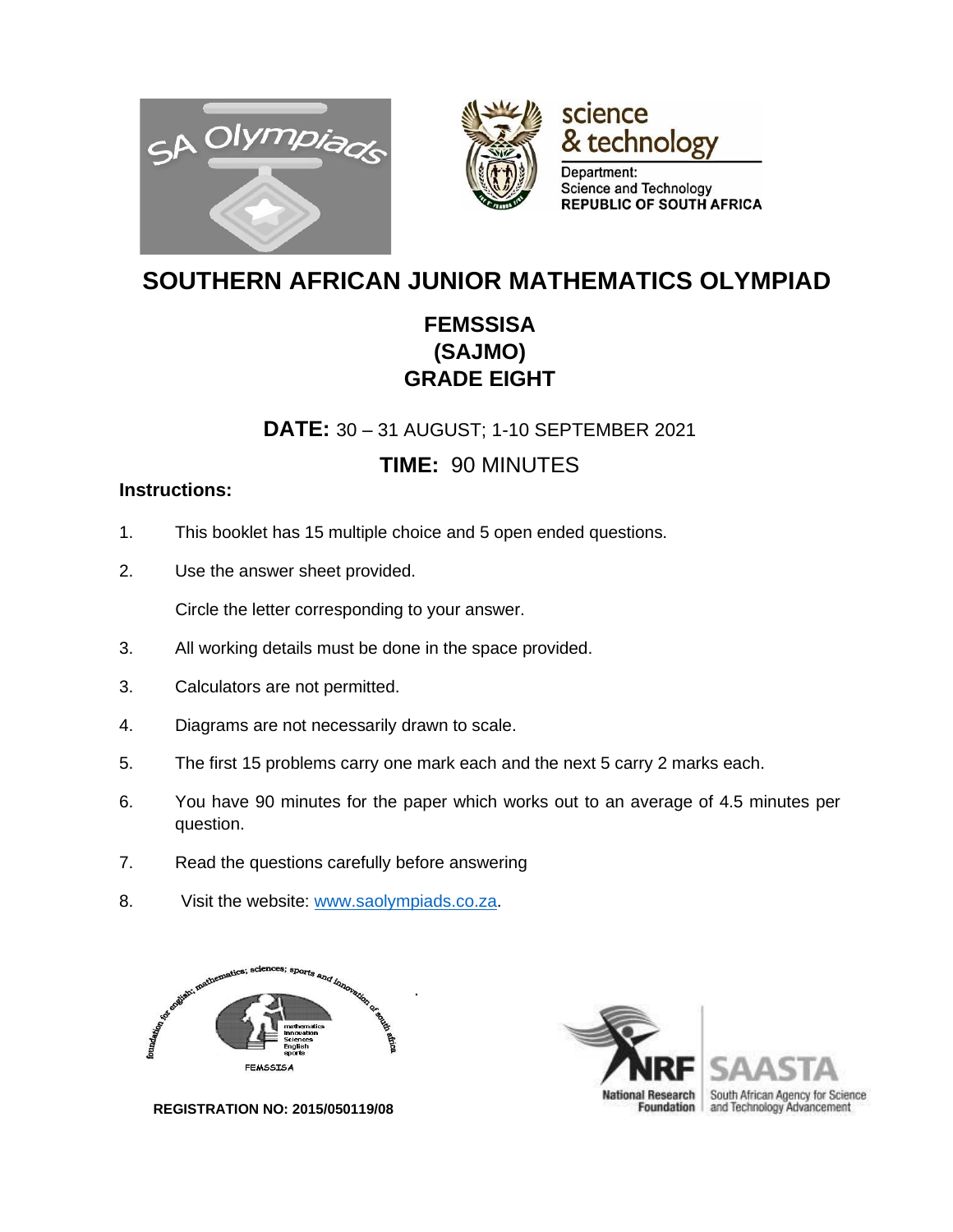#### **Grade Eight Mathematics Olympiad 2021**

- 1. What is the value of: 30 x 22 22 x 17 22 x 8?
	- (A) 100 (B) 110 (C) 120 (D) 220
- 2. If  $\frac{2}{7}$  of the bags produced by a manufacturer in a week is 6000 then find what is  $\frac{1}{3}$  of the number of the bags?
	- (A) 7000 (B) 7200 (C) 7500 (D) 7800
- 3. Determine the perimeter of the triangular shelf bracket in cm.



- 4. For what values of n will 352n is divisible by 12?
	- $(A) 2$  (B) 4 (C) 8 (D) 9
- 5. Identical cubes are stacked in the corner as shown. How many cubes must be added to form one large 5 by 5 by 5 cube?



| (A) 99 | (B) 94 | $(C)$ 89 | $(D)$ 85 |
|--------|--------|----------|----------|
|        |        |          |          |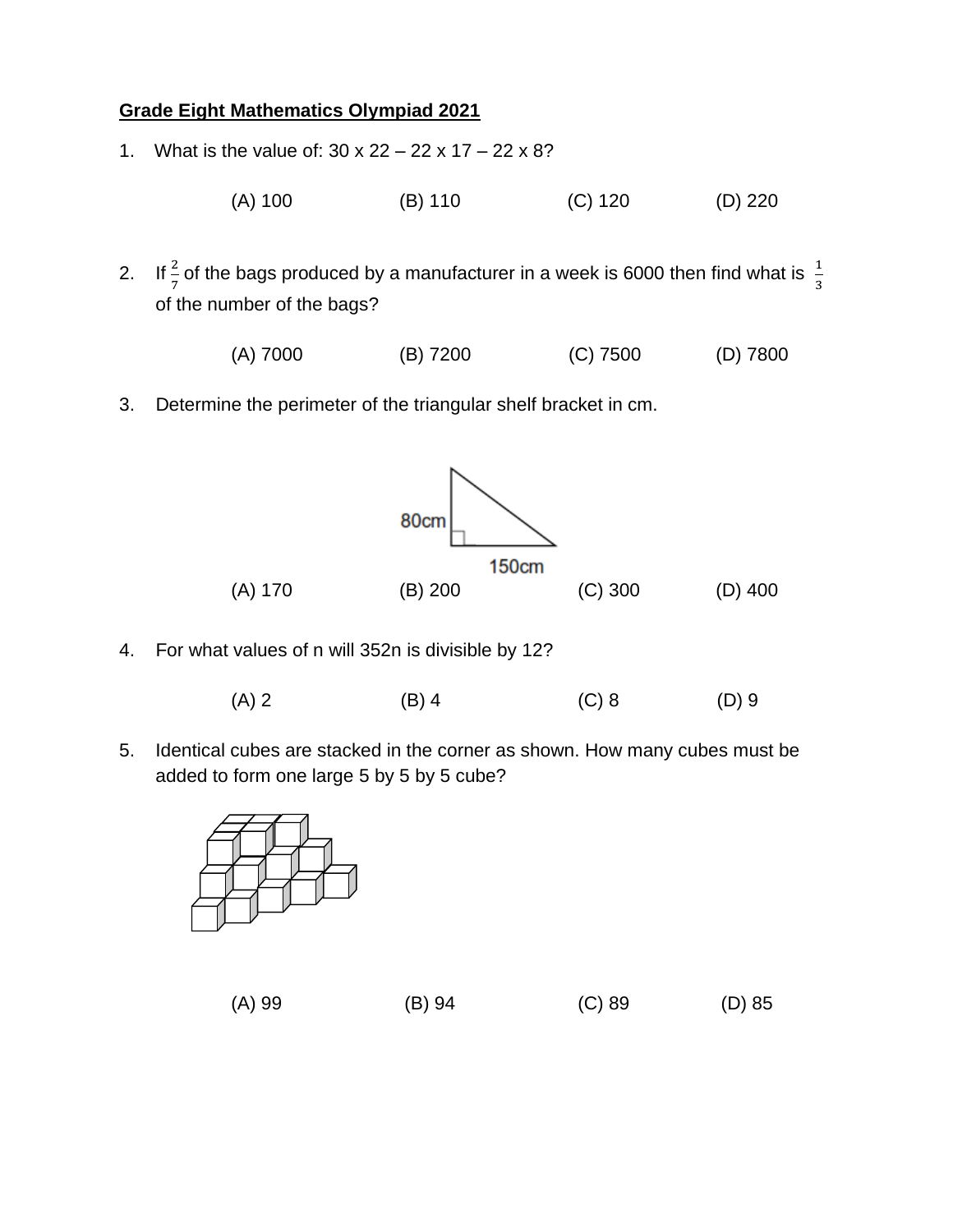6. Consider the following sequence:

 $\frac{2}{4}$ 6 8 10 12 ……………………………………………. What is the  $2^{nd}$  number from the left of the  $21^{st}$  row?

(A) 420 (B) 422 (C) 424 (D) 428

7. Find the value of x if  $a - b = 30^{\circ}$  and all the sides of the quadrilateral are produced.



8. Two different numbers from a set of natural numbers from 7 to 21 (15 consecutive numbers) are selected such that the sum is always divisible by 7. What is the least number of numbers that must be removed such that no two numbers is divisible by 7?

$$
(A) 6 \t\t (B) 7 \t\t (C) 8 \t\t (D) 9
$$

9. Find the sum of the digits of:

|        |           | $(999999 \times 444444)$ $\div (111111 \times 222222)$ |                     |         |  |
|--------|-----------|--------------------------------------------------------|---------------------|---------|--|
|        | 20 digits | 20 digits                                              | 20 digits 40 digits |         |  |
| (D) 18 | $(C)$ 12  | $(B)$ 9                                                |                     | $(A)$ 8 |  |

10. Evaluate:

$$
36\frac{2}{5} \times 15\frac{5}{9}
$$
 (B)  $566\frac{1}{9}$  (C)  $566$  (D)  $566\frac{2}{9}$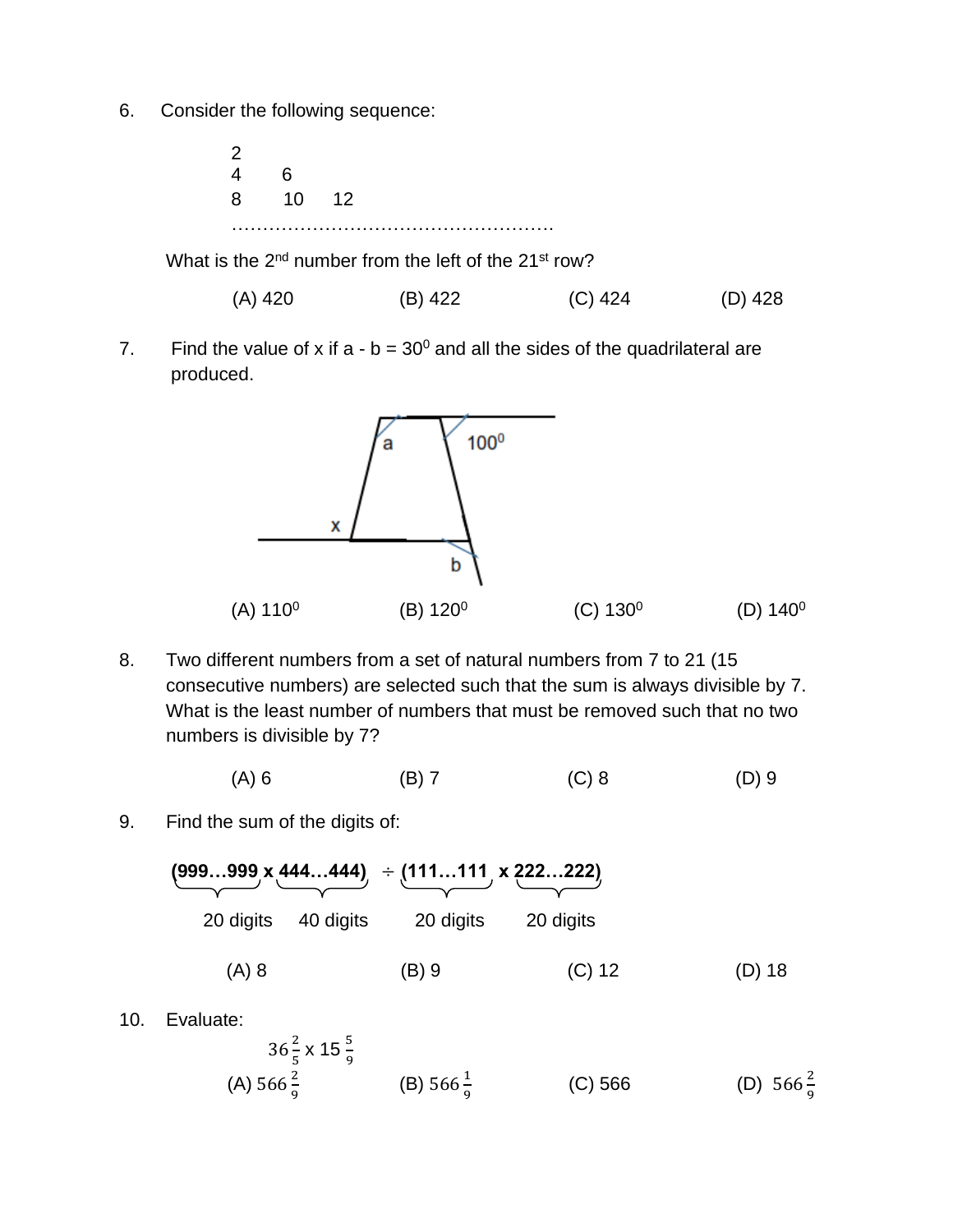11. If the sum of half an angle's complement and its supplement is  $195<sup>0</sup>$ then find the value of the angle.

 $(A) 10^0$  $(B) 15^0$  $(C) 20<sup>0</sup>$ (D)  $35^0$ 

12. An ant travels alongside a regular pentagon with side measuring 4m and always keeping 1 m from the side of the pentagon. What distance would the ant have travelled in metres when it returns to the original position?  $\pi = \frac{22}{7}$ 7

(A) 
$$
29\frac{1}{7}
$$
 \t\t (B)  $29\frac{3}{7}$  \t\t (C)  $29\frac{5}{7}$  \t\t (D) 29

13. Find the value of:

$$
146 - 144 + 142 - 140 + \dots + 10 - 8.
$$
\n
$$
(A) 70 \qquad (B) 76 \qquad (C) 80 \qquad (D) 84
$$

- 14. Given  $\frac{1}{a} + \frac{5}{b}$  $\frac{5}{b} = \frac{2}{3}$  $\frac{2}{3}$  such that a:b = 1:3 then find the value of a + b. (A) 10 (B) 12 (C) 14 (D) 16
- 15. 64 one cm white cubes are assembled to form one large cube. If three of the adjacent faces are painted green then how many one cm cubes will have at least 2 green faces?
	- (A) 8 (B) 9 (C) 10 (D) 11
- 16. What is the smaller angle between the hour hand and the minute hand of an analogue clock when the time is 4.20 pm?
- 17. For what integral value of n will the following expression have the lowest positive integral value?  $4n + 32$

$$
n+4
$$

- 18. 9 litres of a container has 40% concentrate. How many litres of concentrate must be added so that the mixture has 50% concentrate?
- 19. Evaluate:

$$
\frac{2}{3x5} + \frac{2}{5x7} + \frac{2}{7x9} + \dots + \frac{2}{31x33}
$$

20. 36 equal size matchsticks are used to construct rhombuses with a longer diagonal. How many such rhombuses can be constructed if all matchsticks are used each time?

**MARKS:** 1-15: 15 X 1 = 15; 16-20: 5 X 2 = 10; **Total** = 20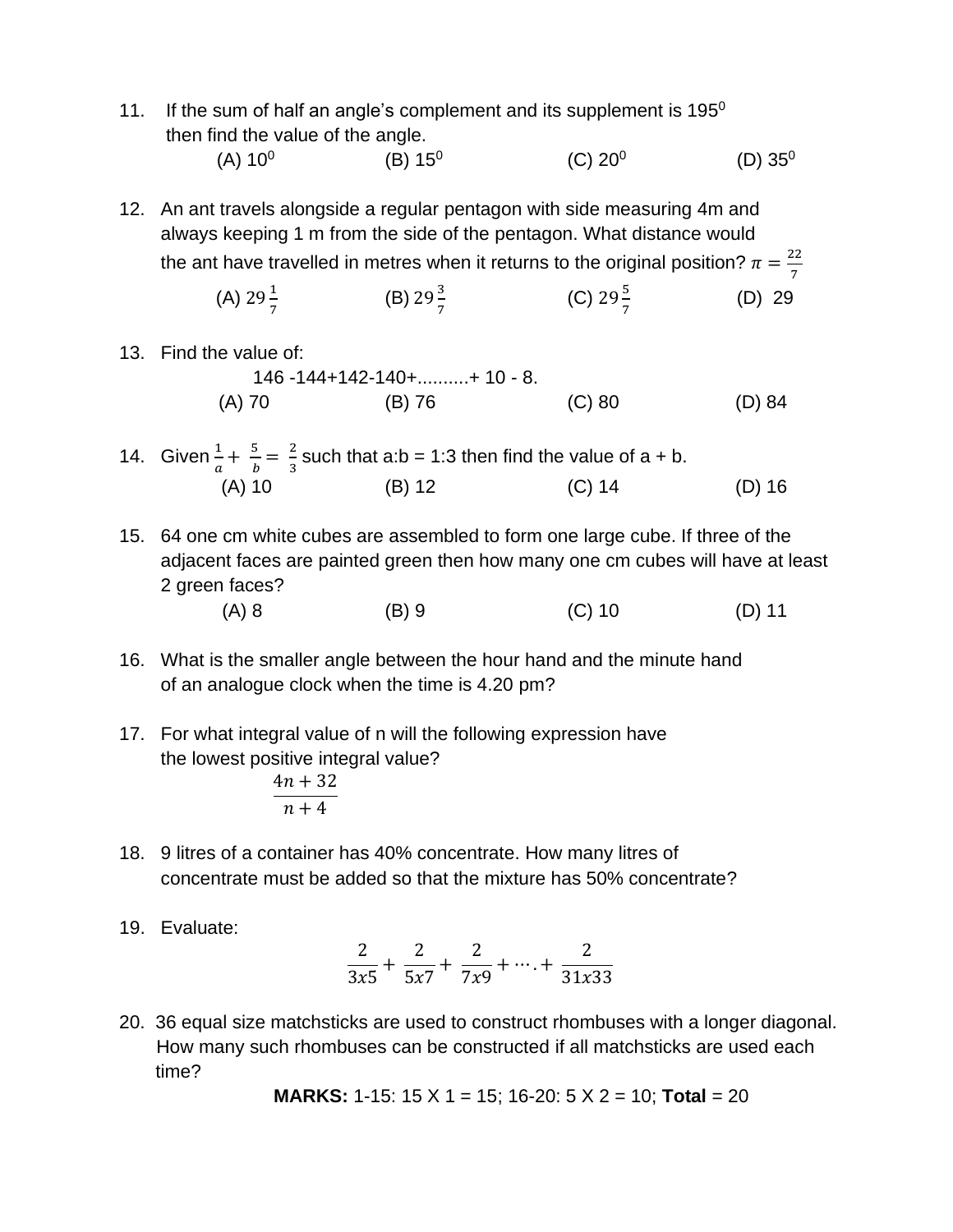



# science & technology

Department: Science and Technology **REPUBLIC OF SOUTH AFRICA** 

## **SOUTHERN AFRICAN JUNIOR MATHEMATICS OLYMPIAD**

### **FEMSSISA (SAJMO) GRADE NINE**

**DATE:** (30 – 31 AUGUST; 1-10 SEPTEMBER 2021)

## **TIME:** 90 MINUTES

#### **Instructions:**

- 1. This booklet has 15 multiple choice and 5 open ended questions.
- 2. Use the answer sheet provided. Circle the letter corresponding to your answer.
- 3. All working details must be done in the space provided.
- 4. Calculators are not permitted.
- 5. Diagrams are not necessarily drawn to scale.
- 6. The first 15 problems carry one mark each and the next 5 carry 2 marks each.
- 6. You have 90 minutes for the paper which works out to an average of 4.5 minutes per question.
- 7. Read the questions carefully before answering.
- 8. Visit the websites: www.saolympiads.co.za.



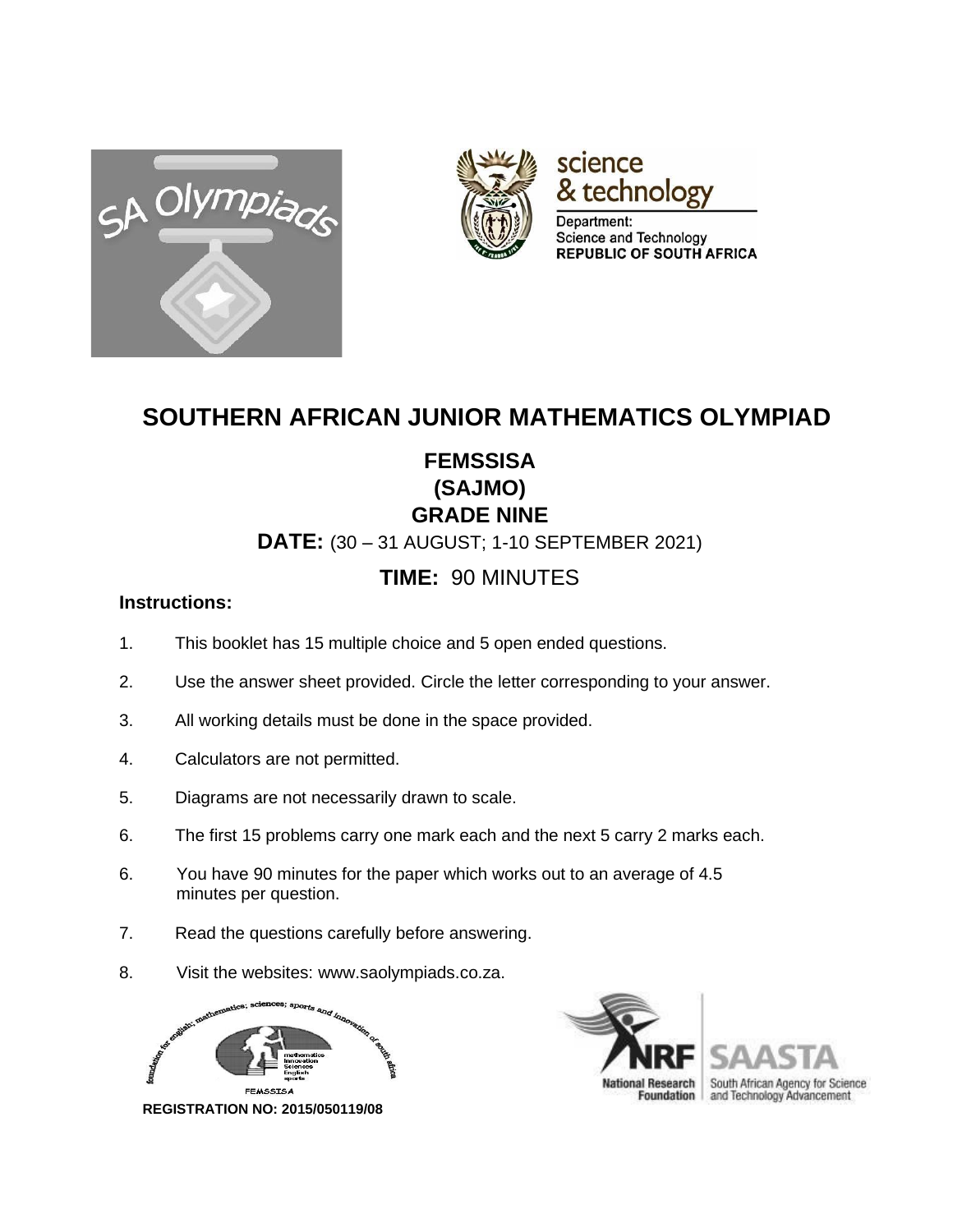#### **Grade Nine Mathematics Olympiad 2021**

|              | 1. If 40% of the items manufactured is 2500 then 60% of the items is?                                       |          |            |            |  |  |
|--------------|-------------------------------------------------------------------------------------------------------------|----------|------------|------------|--|--|
|              | $(A)$ 3250                                                                                                  | (B) 3500 | $(C)$ 3750 | $(D)$ 4000 |  |  |
|              | 2. If 26 July 2021 fell on Monday in 2021, then in which earliest year will 26 July fall a<br>Monday again? |          |            |            |  |  |
|              | (A) 2024                                                                                                    | (B) 2025 | $(C)$ 2026 | $(D)$ 2027 |  |  |
| $\mathbf{r}$ | What is the minimum number of exercise books that can be divided equally among                              |          |            |            |  |  |

- the minimum number of exercise books that can be divided equally among 9; 15 or 24 learners?
	- (A) 360 (B) 300 (C) 240 (D) 3
- 4. The table below shows the relationship between x and y which is in the form  $y = mx + c$ . The equation is ...







In the above game the sum of the two expressions in the 2 circles gives the expression in the square between them. The sum of the expressions in the 3 squares is  $\frac{-1}{4x}$ . Determine y in terms of x.

(A) 
$$
\frac{1}{6X}
$$
 \t\t (B)  $\frac{-1}{6X}$  \t\t (C)  $\frac{3}{8X}$  \t\t (D)  $\frac{-1}{4X}$ 

6. The product of  $(4x - y)(16x^2 + 4xy + y^2)$  is ...

(A)  $64x^3+y^3$   $(B)$   $64x^3-y^3$   $(C)$   $16x^3+y^3$   $(D)$   $64x^3-12x^2y+12xy^2+8y^2$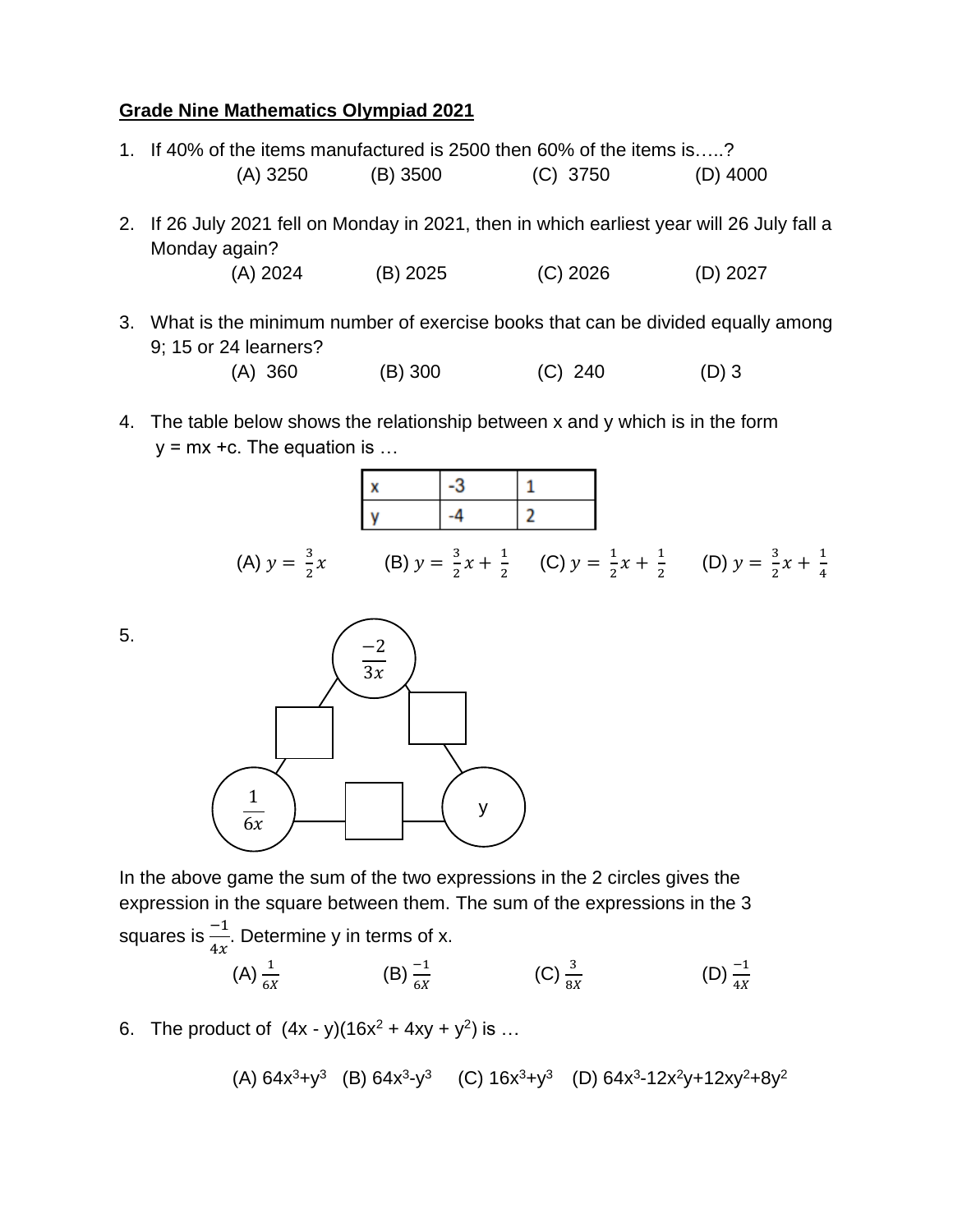7. The sum of five consecutive numbers is 'p-1'. The largest number in terms of 'p' is…

> (A)  $\frac{p+9}{5}$ (B)  $\frac{p+7}{5}$  (C)  $\frac{p+5}{5}$ (D)  $p + 3$

8. What is the value of: 3304 x 3303 – 3305 x 3302?

(A) 5 (B) 4 (C) 3 (D) 2

9. If the area of the non-shaded region of a regular hexagon is 4p cm<sup>2</sup> then determine in terms of p the area of the shaded hexagon in cm<sup>2</sup> is...



10.



In the above figure PB = PC = AC = AD.  $\hat{A}\hat{B}D = x$  and  $\hat{C}\hat{A}D = 84^\circ$ Determine the measurement of  $x$  $(A) 32<sup>0</sup>$  (B) 24<sup>0</sup>  $(C) 16^0$  $(D) 8^0$ 

11. Rectangle ABCD has M on AB such that MB is thrice AM. N is the midpoint of AD. If the area of  $\Delta MNC = 25$   $cm^2$  then find the area of ABCD in cm<sup>2</sup>.